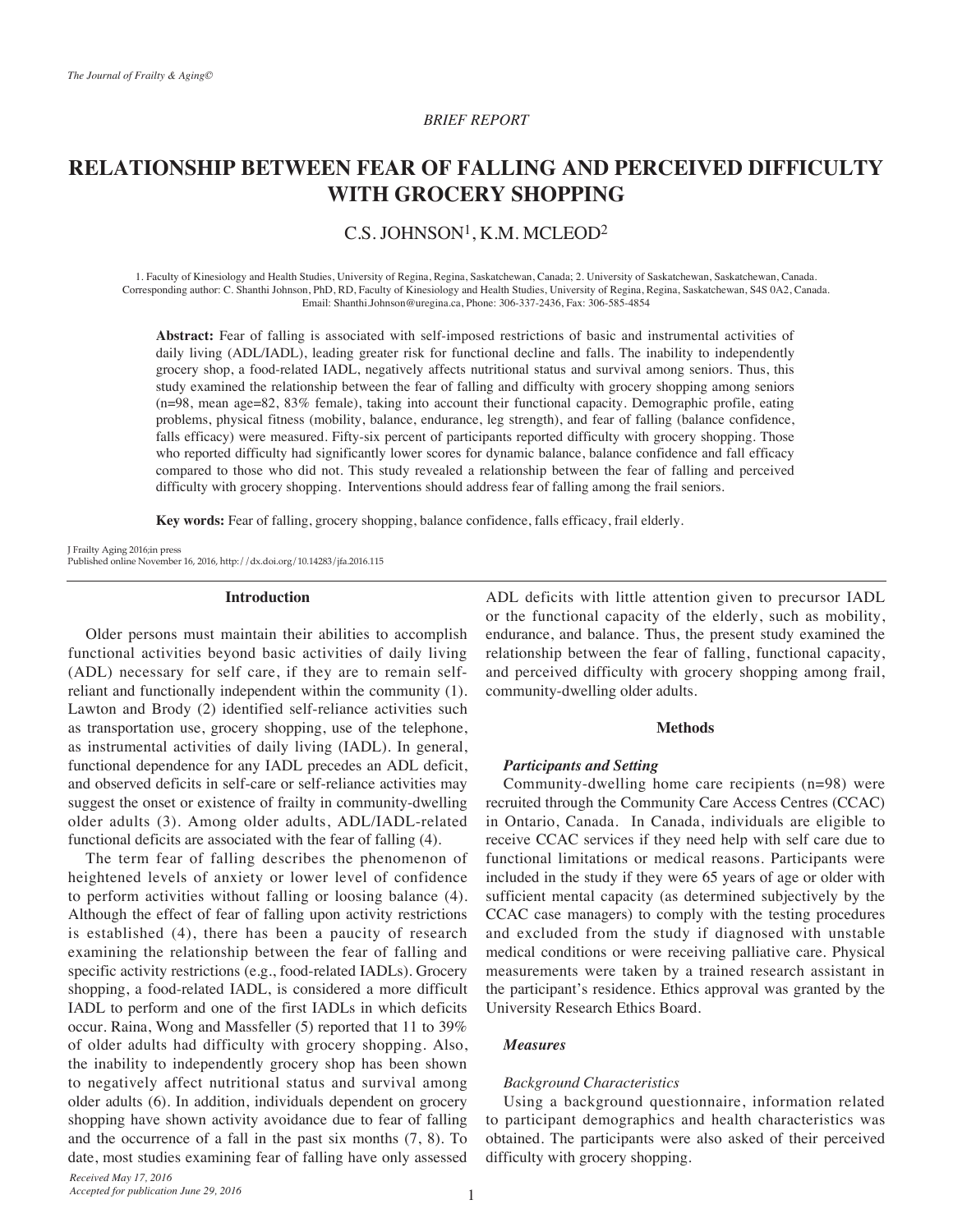# RELATIONSHIP BETWEEN FEAR OF FALLING AND PERCEIVED DIFFICULTY WITH GROCERY SHOPPING

|                                                          | Table 1 |  |
|----------------------------------------------------------|---------|--|
| Demographic, health and mobility profiles between groups |         |  |

|                                | <b>Difficulty</b><br><b>Shopping</b> | <b>No Difficulty</b><br>shopping | P value |
|--------------------------------|--------------------------------------|----------------------------------|---------|
|                                | $n = 55$                             | $n=43$                           |         |
| Age                            |                                      |                                  |         |
| Mean $\pm$ SD                  | $83.1 \pm 6.2$                       | $81.4 \pm 7.2$                   | 0.20    |
| Range                          | 67 to 94                             | 65 to 98                         |         |
| Gender - Women                 | 87.3 (48)                            | 76.2 (32)                        | 0.16    |
| Living arrangement             |                                      |                                  |         |
| Lives alone                    | 77.8 (35)                            | 86.7 (26)                        | 0.34    |
| Lives with someone             | 22.2 (10)                            | 13.3(4)                          |         |
| Education                      |                                      |                                  |         |
| Less than high school          | 40.8 (20)                            | 27.8 (10)                        | 0.13    |
| Completed high school          | 40.8 (20)                            | 41.7 (15)                        |         |
| Some post secondary            | 18.4(9)                              | 30.6 (11)                        |         |
| Perceived health status        |                                      |                                  |         |
| Excellent                      | 10.9(6)                              | 9.8(4)                           | 0.57    |
| Good                           | 58.2 (32)                            | 65.9 (27)                        |         |
| Fair/Poor                      | 30.9 (17)                            | 24.4 (10)                        |         |
| Total # health problems        |                                      |                                  |         |
| $Mean + SD$                    | $6.9 \pm 2.7$                        | $5.8 + 2.3$                      | 0.03    |
| Range                          | $0$ to 14                            | $1$ to $10$                      |         |
| Total # daily medications      |                                      |                                  |         |
| $Mean \pm SD$                  | $6.4 \pm 2.7$                        | $5.8 \pm 23$                     | 0.23    |
| Range                          | 1 to 12                              | 1 to 10                          |         |
| Walking Aids (yes)             | 89.1 (49)                            | 66.7(28)                         | 0.01    |
| Walker                         | 38.0 (19)                            | 34.5 (10)                        |         |
| Cane                           | 42.0 (21)                            | 44.8 (13)                        |         |
| Walker & cane                  | 16.0(8)                              | 20.7(6)                          |         |
| Self-reported falls            |                                      |                                  |         |
| in the past 4 months           | 30.8 (16)                            | 19.5(8)                          | 0.22    |
| Perceived need for assistance* |                                      |                                  |         |
| No, never                      | 16.4(9)                              | 36.6 (15)                        | 0.01    |
| Yes, sometimes                 | 21.8 (12)                            | 24.4 (10)                        |         |
| Yes, always                    | 61.8 (34)                            | 39.0 (16)                        |         |
| <b>Current Eating Habits</b>   |                                      |                                  |         |
| Excellent                      | 29.1 (16)                            | 31.7(13)                         | 0.54    |
| Good                           | 58.2 (32)                            | 61.0(25)                         |         |
| Poor/Very Poor                 | 10.9(6)                              | 7.3(3)                           |         |

Results are expressed as means +/- standard deviations, range, or percentage (n). Note. Percentages based on number of valid cases; HSW = Home Support Worker. SD= Standard deviation; \* Clients' perception of whether they need assistance from another person to leave their home.

### *Mobility*

Functional mobility was assessed using the Timed Up and Go  $(TUG; 9)$ . In this test, time in seconds taken for the participant to rise from a seated position (standard chair with arms; seat height  $\sim$ 18 inches), walk at a safe and comfortable pace (with their usual gait aids) to a line (10 feet away), turn around, return to the chair, and sit down was recorded.

#### *Endurance*

The six-minute walk test was used to assess functional endurance  $(10)$ . The participants were asked to walk as far as possible in six minutes using a self-selected pace, with usual gait aids, making stops to rest when necessary. The best available route (e.g., up and down the hallway) was determined in advance and the total distance (in feet) the person walked in six minutes was recorded using a measuring wheel.

## *Balance*

Dynamic balance was assessed with the Functional Reach  $(FR)$  test  $(11)$ . Subjects were asked to remove footwear and socks, and stand perpendicular to the wall with their dominant arm beside the wall. A yardstick was placed on the wall, perpendicular to the subject's body, and at the height of their acromion process. Subjects extend their arm to determine normal reach (end of third metacarpal: position 1), then extend the arm as far as possible (position 2), while keeping their balance (head up, heels on the floor, not contacting the wall). The subject's best score in inches (difference between positions 1 and 2), of three trials, was used for analysis.

## **Lower Body Strength**

The Sit-to-Stand test, considered suitable for frail older adults  $(12)$ , was used to assess lower body strength. The participant was asked to sit in a straight-backed Chair (standard height with arms, positioned against a wall) with their back against the chair, then to rise up to standing, without using their arms, as quickly as possible. Time in seconds taken to complete one sit-to-stand and five sit-to-stands in succession was recorded.

## *Fear of Falling*

For this study fear of falling was operationally defined as fall self-efficacy. Fall self-efficacy using two of the most commonly used measures: the Activity-specific Balance Confidence (ABC) scale (14), and the Fall Efficacy Scale (FES)  $(15)$ . Both are composed of a series of 10 questions pertaining to one's perceived ability to perform specific ADL and IADL tasks, and each question was graded on a scale from  $0-100\%$ , where  $\theta$  equaled no confidence on the participant's part in regards to completing that ADL or IADL, and 100 equaled full .confidence

### *Analysis Statistical*

Completed assessments were coded and entered into a Statistical Package for the Social Sciences (SPSS) version 21.0 (SPSS Inc., Chicago, IL, USA). Descriptive statistics (means and frequencies) were used. In addition, independent sample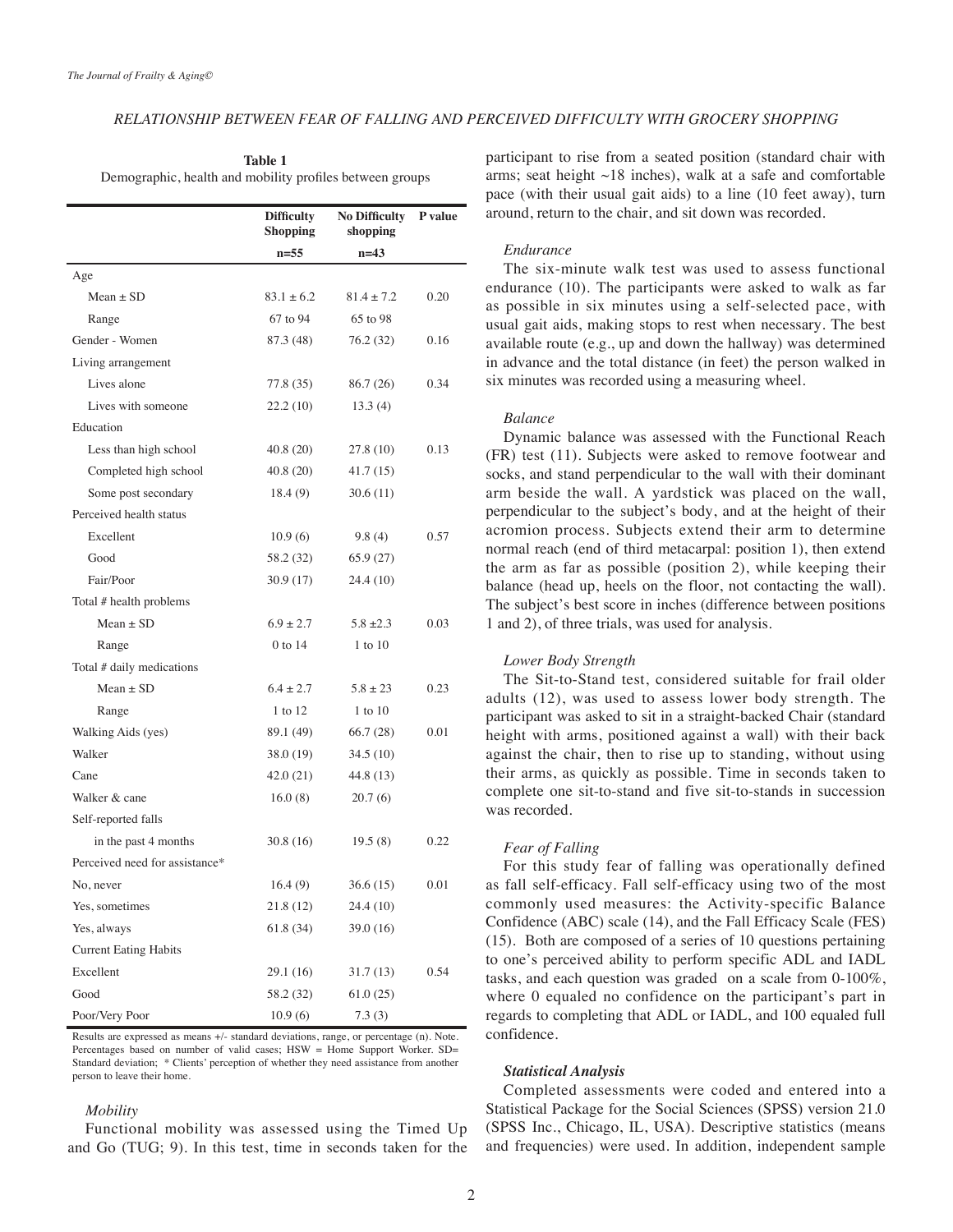# **THE JOURNAL OF FRAILTY & AGING**

T-tests were conducted to assess the relationship of fear of falling to physical parameters and self reported difficulty with grocery shopping. The significance level was set at  $p \le 0.05$  for all statistical procedures.

#### **Results**

Demographic, health and mobility profiles for participants with and without difficulty grocery shopping are presented in Table 1. The mean age was 82 years  $(82.4 \pm 6.6)$  ranging from 65 to 98 years of age. The majority of participants were female  $(83%)$  and they lived alone  $(81%)$ . In this study population, 56% of participants had difficulty with grocery shopping and 44% did not. There were no significant differences in the demographic characteristics between the two groups. The two groups differed based on health and mobility status. Those with difficulty shopping had on average of seven health problems, which was significantly higher than those without difficulty ( $p=0.03$ ). Participants with difficulty shopping were significantly more likely to utilize a walking aid and felt that they always required assistance than those without difficulty shopping  $(p=0.01)$ . Self-reported eating habits were similar between groups; however,  $60\%$  reported good eating habits while only  $30\%$  reported their eating habits to be excellent.

As shown in Table 2, participants who reported difficulty shopping had significantly higher fear of falling (ABC and FES scores) than those who did not experience difficulty. Participants with difficulty shopping had significantly lower balance (FR scores) and leg strength (one second sit-to-stand scores). Five second sit-to-stand, TUG, six-minute walk and VPS scores did not differ significantly between groups.

## **Discussion**

The present study showed a significant relationship between fear of falling and perceived difficulty with grocery shopping. Also, 56% of frail older adults involved in the present study had difficulty grocery shopping which is higher than the rates reported in the literature  $(11-39%)$  among community dwelling seniors (5). From this, it could be hypothesized that a deficit in the ability to grocery shop and its association with fear of falling may lay the foundation for poor nutrition.

Among the frail older adults, higher level of nutritional risk and poor nutrition are very common leading to adverse health outcomes  $(6, 7)$ . It is evident that barriers to nutrition related to fear of falling and impaired ability to grocery shop or cook is problematic. Grocery shopping impairments not only exist, but are affecting a large proportion of older adults. Self-perceived difficulty with grocery shopping may also be a marker of the opportunity to not only address mobility issues but also fear of falling and provide the necessary nutritional supports. Improving the efficacy of older adults to perform IADLs like grocery shopping, perhaps by reducing barriers like fear of falling, is vital for enabling seniors to age in their own homes.

**2 Table** Difficulty grocery shopping versus function and fear of falling

|                        | <b>Difficulty</b><br>Shopping $n=55$ | <b>No Difficulty</b><br>Shopping n=43 | <b>F</b> and <b>P</b> Values |  |  |
|------------------------|--------------------------------------|---------------------------------------|------------------------------|--|--|
| Sit to Stand (Once)    |                                      |                                       |                              |  |  |
| $Mean + SD$            | $6.4 + 3.8$                          | $5.2 + 1.9$                           | $F = 3.51$                   |  |  |
| Range                  | 3 to 25                              | $2$ to $10$                           | $p=0.06$                     |  |  |
| Sit to Stand (5 times) |                                      |                                       |                              |  |  |
| $Mean + SD$            | $32.2 + 17.3$                        | $28.0 + 14.6$                         | $F = 1.48$                   |  |  |
| Range                  | 14 to 117                            | 13 to 85                              | $p=0.23$                     |  |  |
| <b>TUG</b>             |                                      |                                       |                              |  |  |
| $Mean + SD$            | $33.5 + 21.5$                        | $28.6 + 24.7$                         | $F=1.09$                     |  |  |
| Range                  | 12 to 124                            | 11 to 163                             | $p=0.30$                     |  |  |
| Reach                  |                                      |                                       |                              |  |  |
| $Mean + SD$            | $19.8 + 7.1$                         | $23.3 + 6.5$                          | $F = 5.18$                   |  |  |
| Range                  | 8 to 34                              | 11 to 34                              | $p=0.03$                     |  |  |
| 6 minute walk          |                                      |                                       |                              |  |  |
| $Mean + SD$            | $1.2 + 0.4$                          | $1.2 + 0.4$                           | $F=0.44$                     |  |  |
| Range                  | $1$ to $2$                           | $1$ to $2$                            | $p=0.84$                     |  |  |
| ABC                    |                                      |                                       |                              |  |  |
| $Mean + SD$            | $57.8 \pm 23.9$                      | $69.5 + 22.6$                         | $F = 5.96$                   |  |  |
| Range                  | 5 to 96                              | 5 to 100                              | $p=0.02$                     |  |  |
| <b>FES</b>             |                                      |                                       |                              |  |  |
| $Mean + SD$            | $73.8 \pm 21.5$                      | $84.3 + 17.7$                         | $F=6.52$                     |  |  |
| Range                  | 8 to 100                             | 28 to 100                             | $p=0.01$                     |  |  |

TUG: Timed Up and Go Test; ABC: Activity-specific Balance Confidence scale; FES: Fall Efficacy Scale

Further investigation into the methods needed to alleviate barriers to IADLs, such as grocery shopping, may be a positive next step. Understanding how interventions can help older adults overcome fears of falling can better prepare them to handle other daily tasks. Health professionals are skilled at assessing an individual's environment as well functional status and providing suggestions for adaptation to enhance functional independence and safety. In practice with older clients, most therapists are concerned with preserving immediate ADL issues with less attention paid to precursor IADL.

The results of this study suggest that health professionals must be aware of decline in one or more IADL, and therapeutic interventions initiated before a crisis occurs may be able to make a greater impact upon reducing functional decline and maintaining the independence among frail older adults.

Funding: The first author received a new investigator award from the Canadian Institutes of Health Research.

Conflict of *Interest*: The authors declare that they have no financial or any kind of personal conflict of interest with this paper.